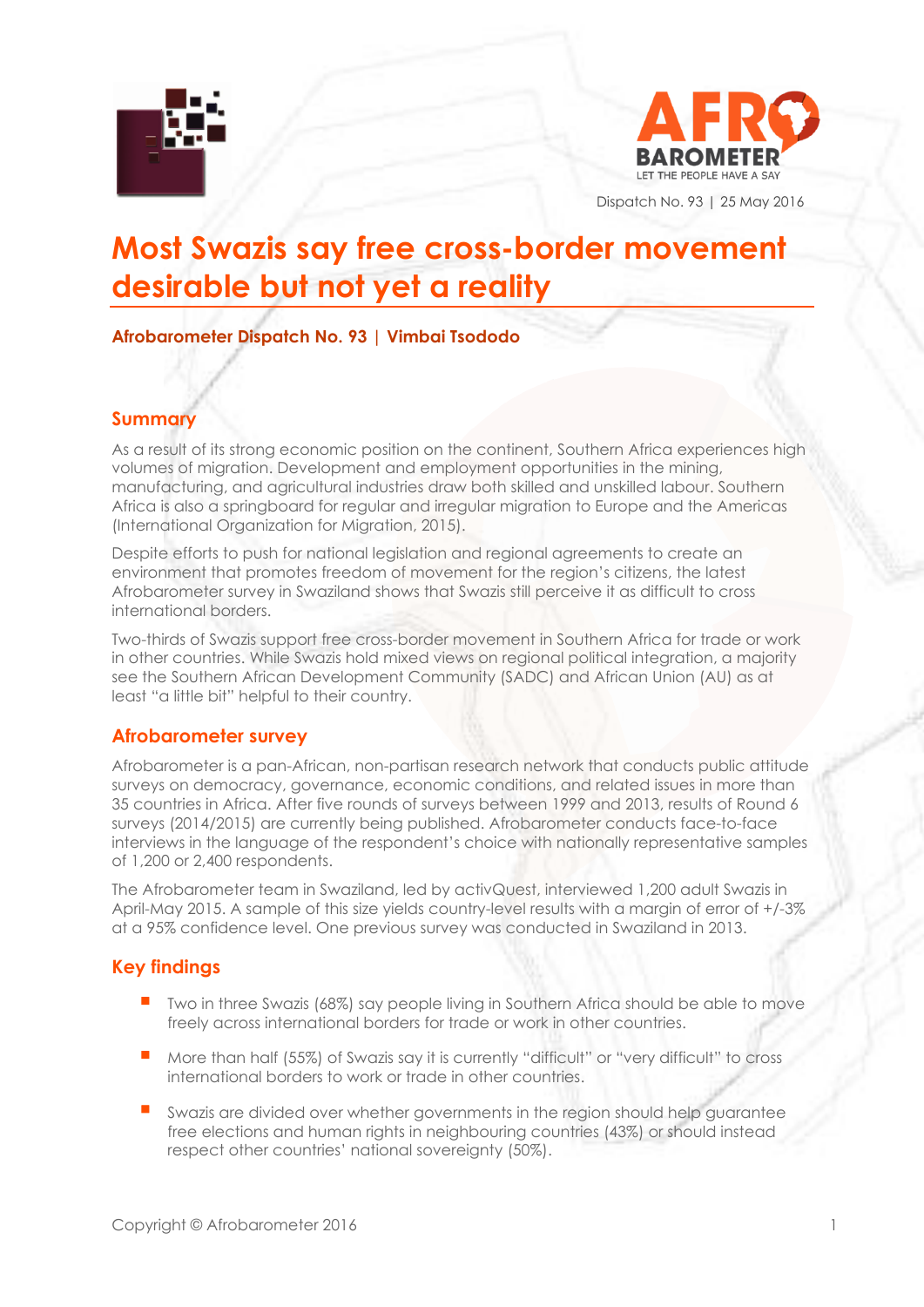

 Pluralities of Swazis say the AU (44%) and SADC (48%) help their country "somewhat" or "a lot." More than one-third of citizens say they do not know enough about these organisations to assess whether they are helpful.

### **Freedom of cross-border movement to trade and work**

Two-thirds (68%) of Swazi citizens support free movement across international borders in order to trade and work, while 29% prefer limiting cross-border movement to protect citizens against immigrant labour and low-priced imports (Figure 1).

Urban respondents are slightly more likely that rural Swazis to advocate free movement, 71% vs. 67%, while men and women hold similar views on the question.

Despite strong sentiment in favour of free movement, more than half (55%) of Swazis say it is "difficult" or "very difficult" to move across international borders for purposes of trade and work (Figure 2). About one-third (32%) say it is "easy" or "very easy," while 13% say they have never tried to cross a border or don't know. Perceptions of the difficulty of crossing borders differ little by urban-rural residence or gender.

Compared to other countries in the Southern Africa regions, Swaziland ranks second, after Zimbabwe (75%), in support for free cross-border movement, while less than four in 10 citizens in Namibia (37%) and Botswana (38%) share this position (Figure 3). Along with South Africa and Madagascar, Botswana and Namibia are also the countries most likely to say that it's easy to cross borders for trade or work.



### **Figure 1: Free movement across borders vs. limited movement** | Swaziland | 2015

**Respondents were asked:** *Which of the following statements is closest to your view? Choose Statement 1 or Statement 2.* 

*Statement 1: People living in Southern Africa should be able to move freely across international borders in order to trade or work in other countries.* 

*Statement 2: Because foreign migrants take away jobs and foreign traders sell their goods at very cheap prices, governments should protect their own citizens and limit the cross-border movement of people and goods.*

*(% who "agree" or "agree very strongly" with each statement)*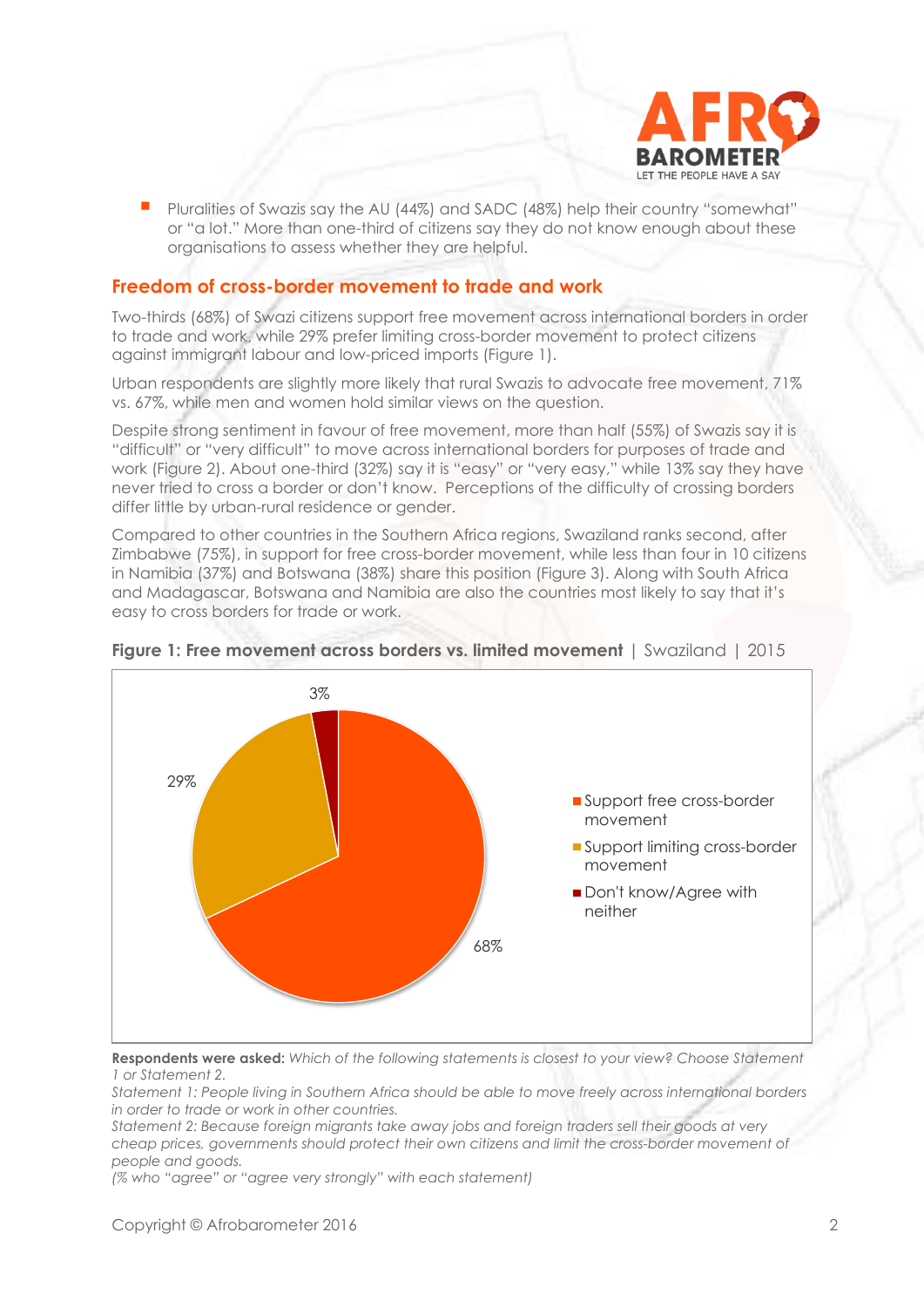



**Figure 2: Difficulty in crossing borders for trade or work**| Swaziland| 2015

**Respondents were asked:** *In your opinion, how easy or difficult is it for people in Southern Africa to cross international borders in order to work or trade in other countries, or haven't you heard enough to say?* 





#### **Respondents were asked:**

*1. Which of the following statements is closest to your view? Choose Statement 1 or Statement 2. Statement 1: People living in Southern Africa should be able to move freely across international borders in order to trade or work in other countries.* 

*Statement 2: Because foreign migrants take away jobs and foreign traders sell their goods at very cheap prices, governments should protect their own citizens and limit the cross-border movement of people and goods. (% who "agree" or "agree very strongly" with Statement 1)*

*2. In your opinion, how easy or difficult is it for people in Southern Africa to cross international borders in order to work or trade in other countries, or haven't you heard enough to say? (% who say "easy" or "very easy")*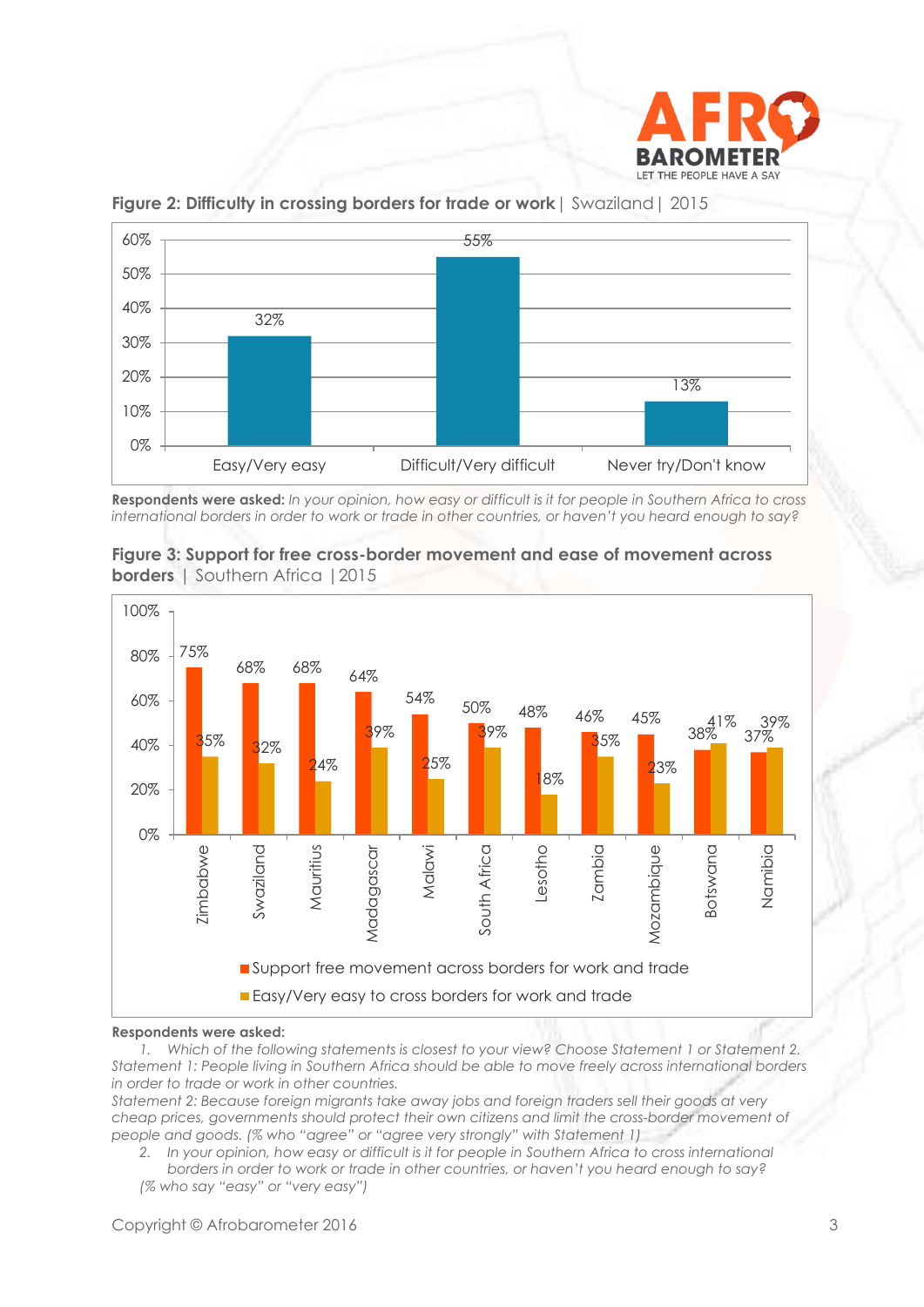

# **Swazis split over regional responsibility vs. national sovereignty**

On a question that explores citizens' attitudes regarding regional political integration, Swazis are divided. More than four in 10 (43%) agree that governments "have a duty to try to guarantee free elections and prevent human rights abuses in other countries in the region" through diplomatic or even military intervention, while half (50%) instead emphasize the need to respect other countries' sovereignty (Figure 4).

Most other countries in the region also emphasize respect for national sovereignty over a regional responsibility, in some cases by large majorities (Figure 5). The same is true across the continent (see Afrobarometer Dispatch No. 91, available at [www.afrobarometer.org.](http://www.afrobarometer.org/))



**Figure 4: Regional responsibility to prevent abuses vs. respect for national sovereignty** | Swaziland | 2015

**Respondents were asked:** *Which of the following statements is closest to your view? Choose Statement 1 or Statement 2.* 

*Statement 1: The governments of each country in Southern Africa have a duty to try to guarantee free elections and prevent human rights abuses in other countries in the region, for example by using political pressure, economic sanctions or military force.* 

*Statement 2: Each country in this region should respect the independence of other countries and allow them to make their own decisions about how their country should be governed.*

*(% who "agree" or "agree very strongly" with each statement)*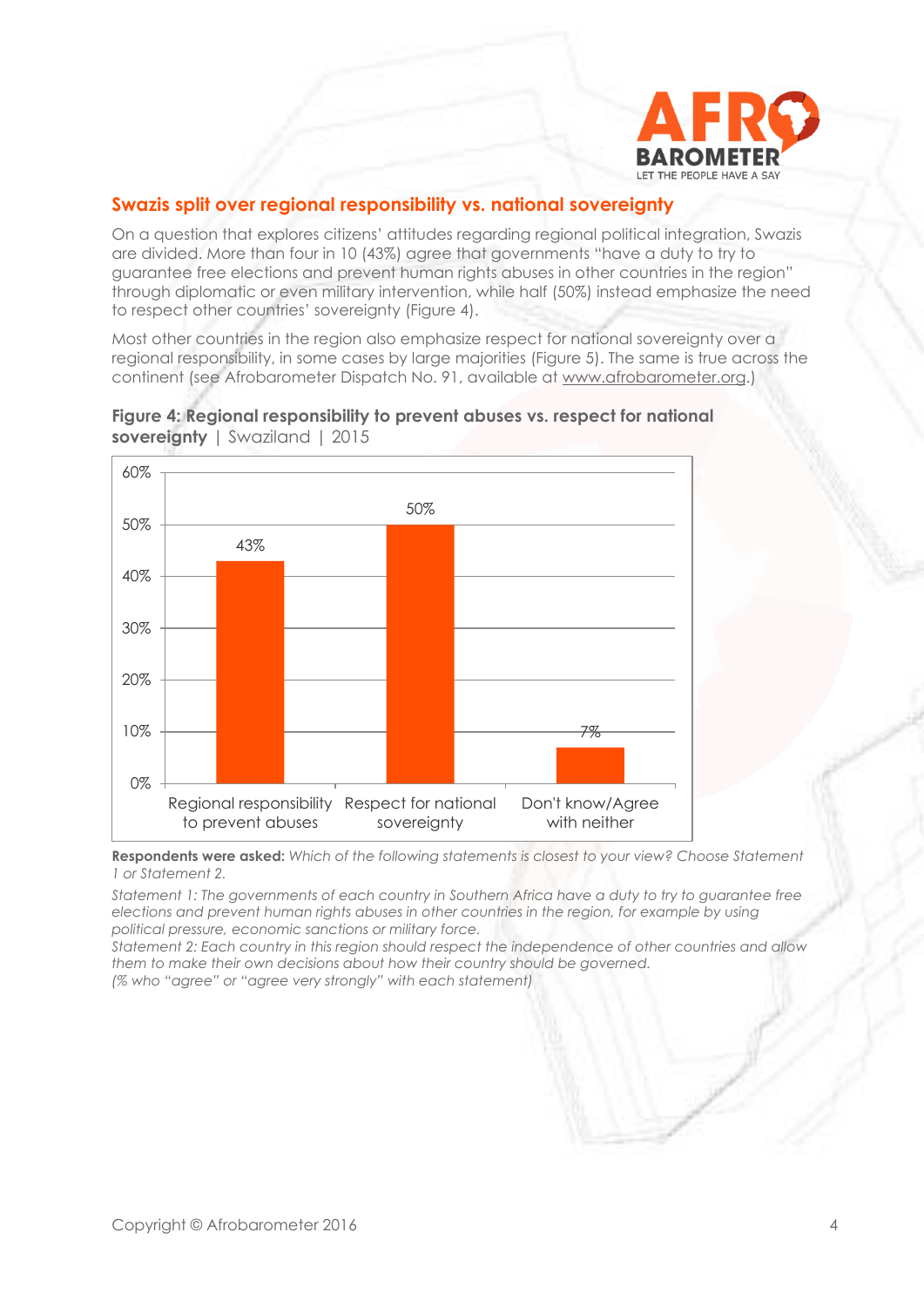



### **Figure 5: Regional responsibility to prevent abuses vs. respect for national sovereignty** | Southern Africa | 2015

**Respondents were asked:** *Which of the following statements is closest to your view? Choose Statement 1 or Statement 2.* 

*Statement 1: The governments of each country in Southern Africa have a duty to try to guarantee free elections and prevent human rights abuses in other countries in the region, for example by using political pressure, economic sanctions or military force.* 

*Statement 2: Each country in this region should respect the independence of other countries and allow them to make their own decisions about how their country should be governed. (% who "agree" or "agree very strongly" with each statement)*

# **Helpfulness of Southern African Development Community and African Union**

Pluralities of Swazis see the AU and SADC as helpful to their country. About half (48%) say SADC helps Swaziland "somewhat" or "a lot," while 44% say the same about the AU. Only about one in 20 Swazis say that the two organisations "do nothing" for their country. Significantly, more than one-third of Swazis say they don't know enough about the AU and SADC to assess whether they are helpful (Figure 6).

Among 11 Southern African countries, assessments that SADC helps "somewhat" or "a lot" range from 27% in Zimbabwe and 29% in South Africa to 69% in Namibia (Figure 7). "Don't know" responses are high in most countries, ranging up to 43% of respondents in Malawi. Assessments with regard to the AU follow a similar pattern.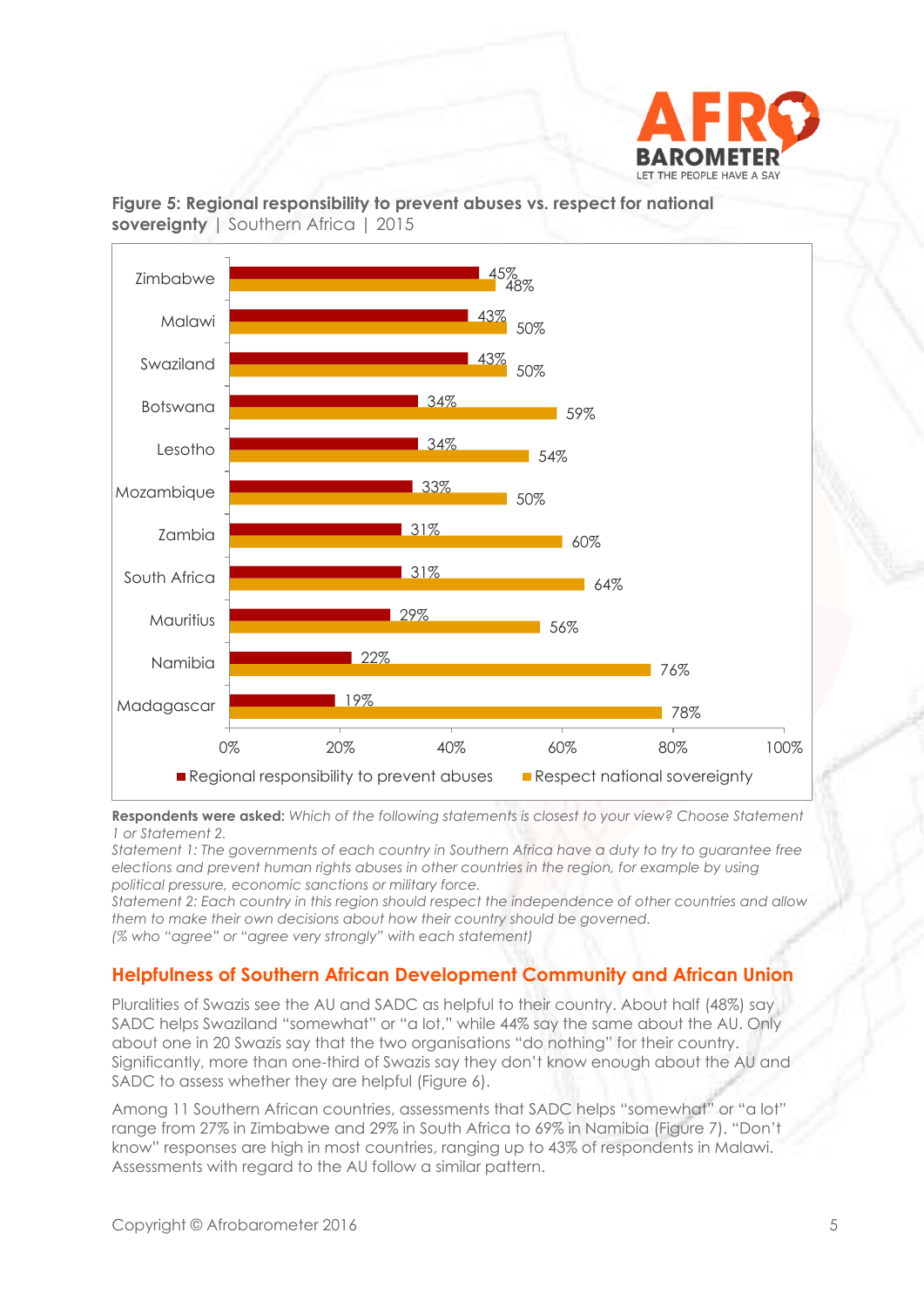



### **Figure 6: Perceived helpfulness of SADC and AU** | Swaziland | 2015

**Respondents were asked:** *In your opinion, how much do each of the following do to help your country, or haven't you heard enough to say?*



**Figure 7: Perceived helpfulness of SADC** | 11 countries in Southern Africa | 2015

**Respondents were asked:** *In your opinion, how much do each of the following do to help your country, or haven't you heard enough to say?*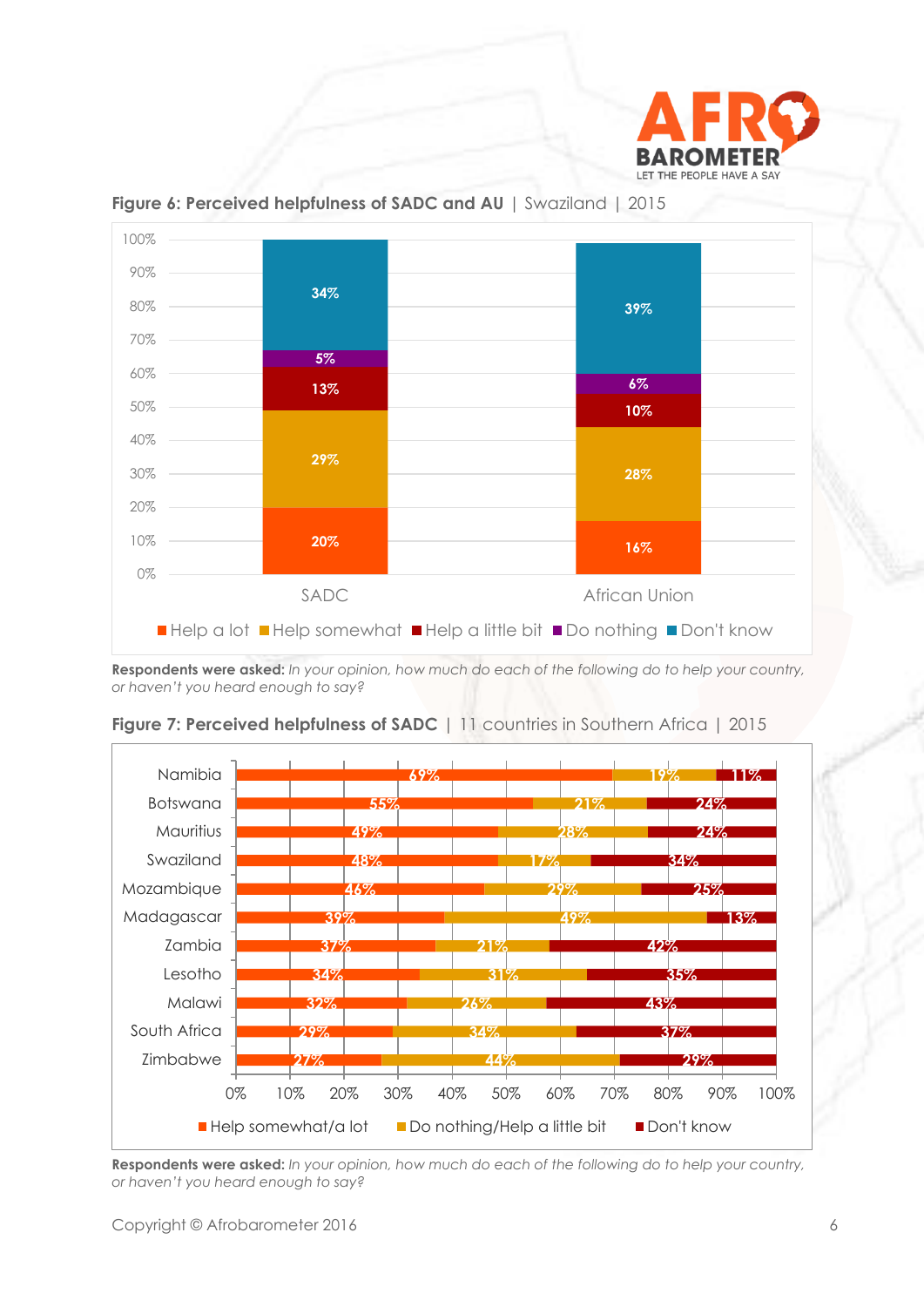

# **Conclusion**

Results of the Afrobarometer survey show that most Swazis support free movement across international borders for trade and work, but their experience suggests that in fact crossing borders is difficult. While a substantial proportion of the population support a regional role for states in protecting free elections and human rights in neighbouring countries, a plurality of Swazis instead emphasize the need to respect national sovereignty. A majority of Swazis see the AU and SADC as helping their country at least "a little bit," but more than one-third say they don't know enough about these organisations to assess whether they are helpful.

> To further explore this data, please visit Afrobarometer's online data analysis facility at www.afrobarometer.org/online-data-analysis.